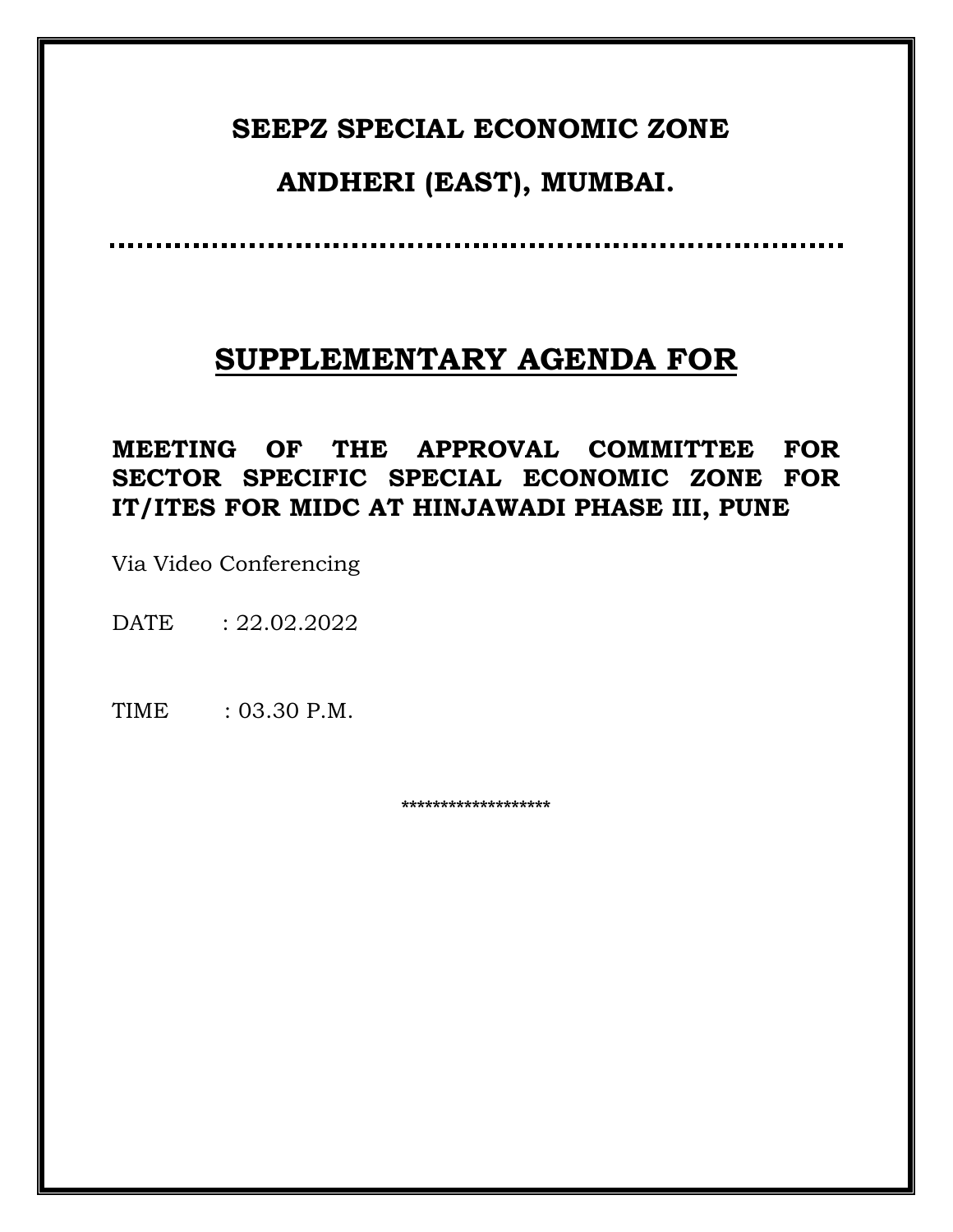## **MEETING OF THE APPROVAL COMMITTEE FOR SECTOR SPECIFIC SPECIAL ECONOMIC ZONE FOR IT/ITES AT PUNE, UNDER THE CHAIRMANSHIP OF DEVELOPMENT COMMISSIONER, SEEPZ-SEZ ON 22.02.2022**

## **INDEX**

| Agenda Item No.       | Subject                                                                                                     |
|-----------------------|-------------------------------------------------------------------------------------------------------------|
| Agenda Item No. 01 :- | Approval for addition of area along<br>with revision in projections by M/s.<br>Designtech Systems Pvt. Ltd. |

**\*\*\*\*\*\*\*\*\*\*\*\*\*\*\*\*\*\*\*\*\*\***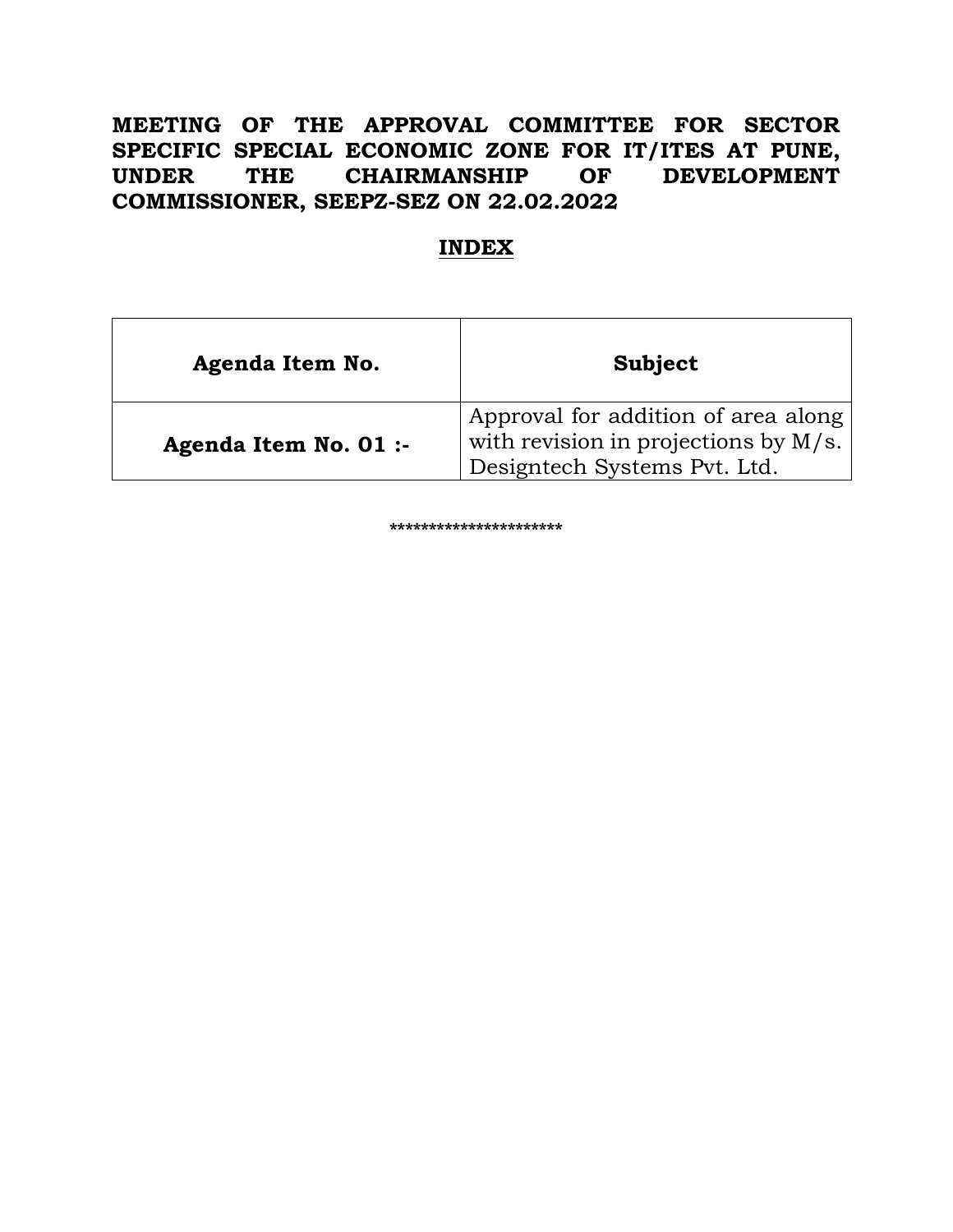#### **GOVT.OF INDIA, OFFICE OF THE ZONAL DEVELOPMENT COMMISSIONER, SEEPZ-SEZ (PUNE CLUSTER), \*\*\*\*\*\*\*\*\*\*\*\*\*\***

### **SUPPLEMENTARY AGENDA NOTE FOR CONSIDERATION OF THE UNIT APPROVAL COMMITTEE**

### **-------------**

#### **a) Proposal:**

Application filed by M/s. Designtech Systems Pvt. Ltd., an IT/ITES unit located in MIDC-Pune-SEZ, for addition of area admeasuring 18,445.29 sq.ft**.** along with revision in projections.

#### **b) Specific Issue on which decision of UAC is required: -**

Approval of UAC for

- 1) Addition of area admeasuring 18,445.29 sq.ft. to the existing area of 2,845 sq.ft. and
- 2) Revision of projection on account of addition of location,
- in terms of Rule 19(2) of SEZ Rules, 2006

#### **c) Relevant Provisions: -**

As per 1st proviso to Rule 19(2) of SEZ Rules, 2006.

*"Provided that the Approval Committee may also approve proposals for broadbanding, diversification, enhancement of capacity, if it meets the requirements of rule 18"*

**d)** The details of the present and revised projections is as detailed below : Location / area proposed to be added:

### **(i) Location / area proposed to be added:**

| <b>Existing Area</b>                                                            | Area proposed to be<br>added                                                                               | <b>Total Area after addition</b>                                                                                                                                                                                                                                                                            |  |  |
|---------------------------------------------------------------------------------|------------------------------------------------------------------------------------------------------------|-------------------------------------------------------------------------------------------------------------------------------------------------------------------------------------------------------------------------------------------------------------------------------------------------------------|--|--|
| Gr. Floor, J. K. Tech<br>Square, Plot No. 25/4                                  | $10,474$ sq.ft. with<br>development<br>w.r.t. construction of<br>of 18,445.29 sq.ft. on<br>Plot No. $23/2$ | Plot area admeasuring Gr. Floor, J. K. Tech Square,<br>Plot No. 25/4 AND Plot area<br>rights with development rights w.r.t.<br>construction of $G+2$ foor i.e.<br>$G+2$ floor i.e. equivalent   equivalent to built-up area to<br>to built-up area to tune tune of $18,445.29$ sq.ft. on<br>Plot No. $23/2$ |  |  |
| MIDC-IT-ITES-SEZ, Rajiv Gandhi Infotech Park, Phase III, Hinjawadi, Pune 411057 |                                                                                                            |                                                                                                                                                                                                                                                                                                             |  |  |
| 2,845 sq.ft.                                                                    | $18,445.29$ sq.ft.                                                                                         | 21,290.29 sq.ft.                                                                                                                                                                                                                                                                                            |  |  |

|           | (ii)                    | <b>Revision in Projection:</b>                        |            |       |            | (Rs. in Lacs)        |  |
|-----------|-------------------------|-------------------------------------------------------|------------|-------|------------|----------------------|--|
| Sr.       | <b>Existing</b><br>Item |                                                       |            |       |            | <b>Total Revised</b> |  |
| <b>No</b> |                         |                                                       | Projection |       | Projection |                      |  |
| 1.        | Employment              |                                                       | Men        | Women | Men        | Women                |  |
|           |                         |                                                       | 30         | 5     | 100        | 25                   |  |
|           | <b>Total</b>            |                                                       |            | 35    |            | 125                  |  |
| 2.        |                         | <b>Investment-Plant &amp; Machinery/Capital Goods</b> |            |       |            |                      |  |
| 1.        | Indigenous              |                                                       |            | 58.24 |            | 1609.97              |  |
| ii.       | Imported                |                                                       |            | 39.36 |            | 249.97               |  |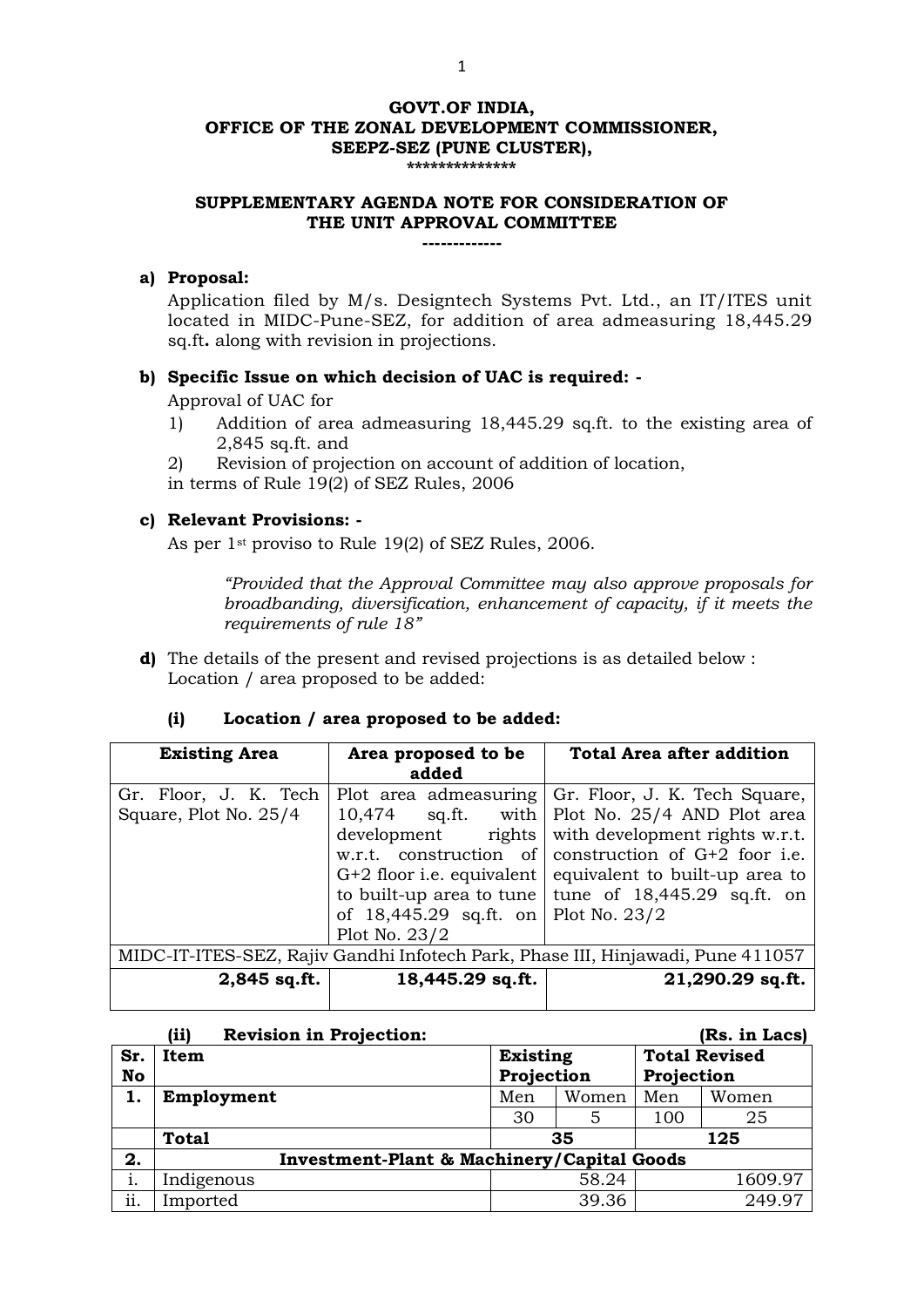|                  |                       | <b>Total</b> | 97.60  | 1859.94 |
|------------------|-----------------------|--------------|--------|---------|
| 3.               | <b>Input Services</b> |              |        |         |
| ٠.               | Indigenous            |              | 219.24 | 753.02  |
| $\cdot$ .<br>11. | Imported              |              | 0.00   | 39.00   |
|                  |                       | <b>Total</b> | 219.24 | 792.02  |

#### **Approved Export Projection: (Rs. in Lacs)**

| Sr. |                              | 2020-21 | $2021 - 22$ | 2022-23 | 2023-24 | 2024-25 | <b>Total</b> |
|-----|------------------------------|---------|-------------|---------|---------|---------|--------------|
|     | FOB Value<br>of exports      | 10.80   | 108.00      | 216.00  | 327.00  | 378.00  | 1039.80      |
| 2.  | Foreign<br>Exchange<br>outgo | 24.00   | 0.96        | 3.84    | 9.60    | 0.96    | 39.36        |
| 3.  | Net Foreign<br>Exchange      | (13.20) | 107.04      | 212.16  | 317.40  | 377.04  | 1000.44      |

#### **Revised Projection: (Rs. in Lacs)**

| Sr.<br>No |                              | 2020-21 | 2021-22 | 2022-23<br>(revised) | 2023-24<br>(revised) | 2024-25<br>(revised) | <b>Total</b> |
|-----------|------------------------------|---------|---------|----------------------|----------------------|----------------------|--------------|
|           | FOB Value<br>of exports      | 0.89    | 197.96  | 450.00               | 600.00               | 900.00               | 2148.85      |
| 2.        | Foreign<br>Exchange<br>outgo | 0.00    | 0.00    | 138.16               | 108.81               | 42.00                | 288.97       |
| 3.        | Net Foreign<br>Exchange      | 0.89    | 197.96  | 311.84               | 491.19               | 858.00               | 1859.88      |

#### **e) Other Information: -**

- LOA No. SEEPZ-SEZ/MIDC-SEZ/JKB-CO-DEV/DSPL/79/2019-20 dated 09.03.2020
- Location: Gr. Floor, J K Tech Square, Plot No. 25/4, MIDC-IT-ITES-SEZ, Rajiv Gandhi Infotech Park – Phase III, Hinjawadi, Pune – 411057
- Date of Commencement: 27.03.2020
- $\blacktriangleright$  Validity of LOA: 26.03.2025
- **Reason submitted by the Unit for obtaining additional location:** The Unit has submitted that since they have also received approval as Co-Developer and therefore, in order to expand their operations to their own campus, they have applied for addition in the same SEZ in their Co-Developer Plot. They have submitted that they have also obtained offerletter/letter of intent. Further, they have submitted that once construction and fit-out work of said building is completed, they shall be moving their operations from existing Unit-premises to the said added location and thereafter, apply for deletion of existing location separately.
- **Reason for lower projections with higher capital investment:** The Unit has submitted the reason for lower export projections that they are into 3rd financial year and therefore, they are left over with only two more financial years though construction cost will be capitalized during this period only, however, revenue will be there only for 2 years and hence capital investment is on a higher side which is for longer duration and actual exports realization out of said addition of location will be reflected in their next block projections.
- $\triangleright$  The unit has submitted the following documents with the application:
	- 1. Copy of application submitted in SEZ online